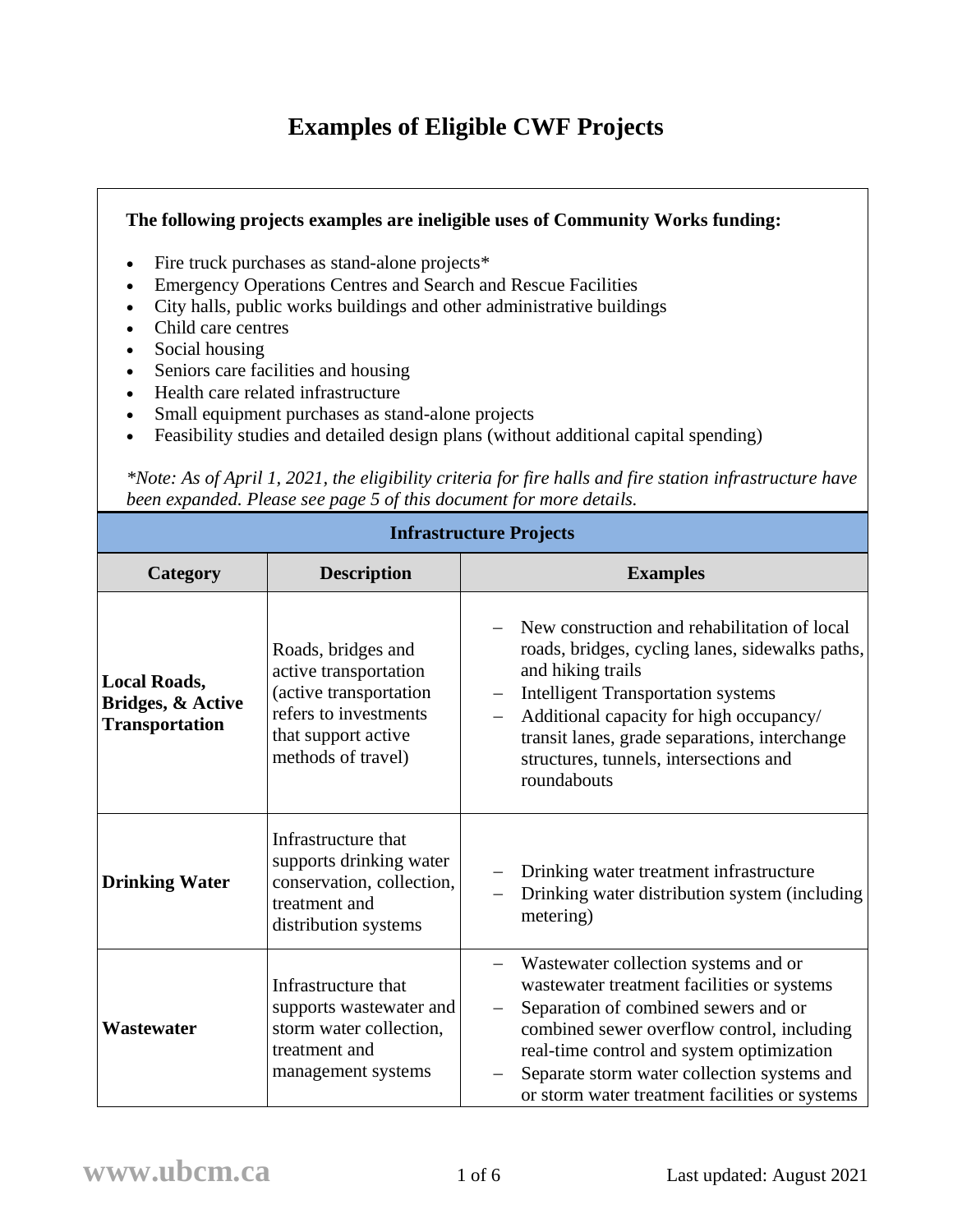|                                           |                                                                                                                                                                                     | Wastewater sludge treatment and<br>management systems                                                                                                                                                                                                                                                                                                                                                                                                                                                                                                                                           |
|-------------------------------------------|-------------------------------------------------------------------------------------------------------------------------------------------------------------------------------------|-------------------------------------------------------------------------------------------------------------------------------------------------------------------------------------------------------------------------------------------------------------------------------------------------------------------------------------------------------------------------------------------------------------------------------------------------------------------------------------------------------------------------------------------------------------------------------------------------|
| <b>Community Energy</b><br><b>Systems</b> | Infrastructure that<br>generates or increases<br>efficient use of energy                                                                                                            | Renewable electricity generators<br>Electric vehicle infrastructure/fleet vehicle<br>conversion<br>Hydrogen infrastructure (generation,<br>distribution, storage)<br>Wind/solar/thermal/geothermal energy<br>systems<br>Alternative energy systems that serve local<br>government infrastructure<br>Retrofit of local government buildings and<br>infrastructure not captured in any other<br>eligible category.                                                                                                                                                                                |
| <b>Public Transit</b>                     | Infrastructure which<br>supports a shared<br>passenger transport<br>system which is<br>available for public use                                                                     | Transit infrastructure such as rail and bus<br>rapid transit systems, and related facilities<br>Buses, rail cars, ferries, Para-transit vehicles,<br>and other rolling stock and associated<br>infrastructure<br>Intelligent Transport Systems such as fare<br>collection, fleet management, transit priority<br>signalling, and real time traveler information<br>system at stations and stops<br>Related capital infrastructure including bus<br>lanes, streetcar and trolley infrastructure,<br>storage and maintenance facilities, security<br>enhancement, and transit passenger terminals |
| <b>Solid Waste</b>                        | Infrastructure that<br>supports solid waste<br>management systems<br>including the collection,<br>diversion and disposal<br>of recyclables,<br>compostable materials<br>and garbage | Solid waste diversion projects including<br>—<br>recycling, composting and anaerobic<br>digestion facilities that are clearly linked to a<br>solid waste management plan or sustainability<br>plan.<br>Solid waste disposal projects including<br>thermal processes, gasification, and landfill<br>gas recovery<br>Solid waste disposal strategies that reduce<br>resource use that are clearly linked to a solid<br>waste management plan or sustainability plan                                                                                                                               |
|                                           | Amateur sport<br><b>Sport Infrastructure</b> infrastructure (excludes<br>facilities, including                                                                                      | Sport infrastructure for community public use                                                                                                                                                                                                                                                                                                                                                                                                                                                                                                                                                   |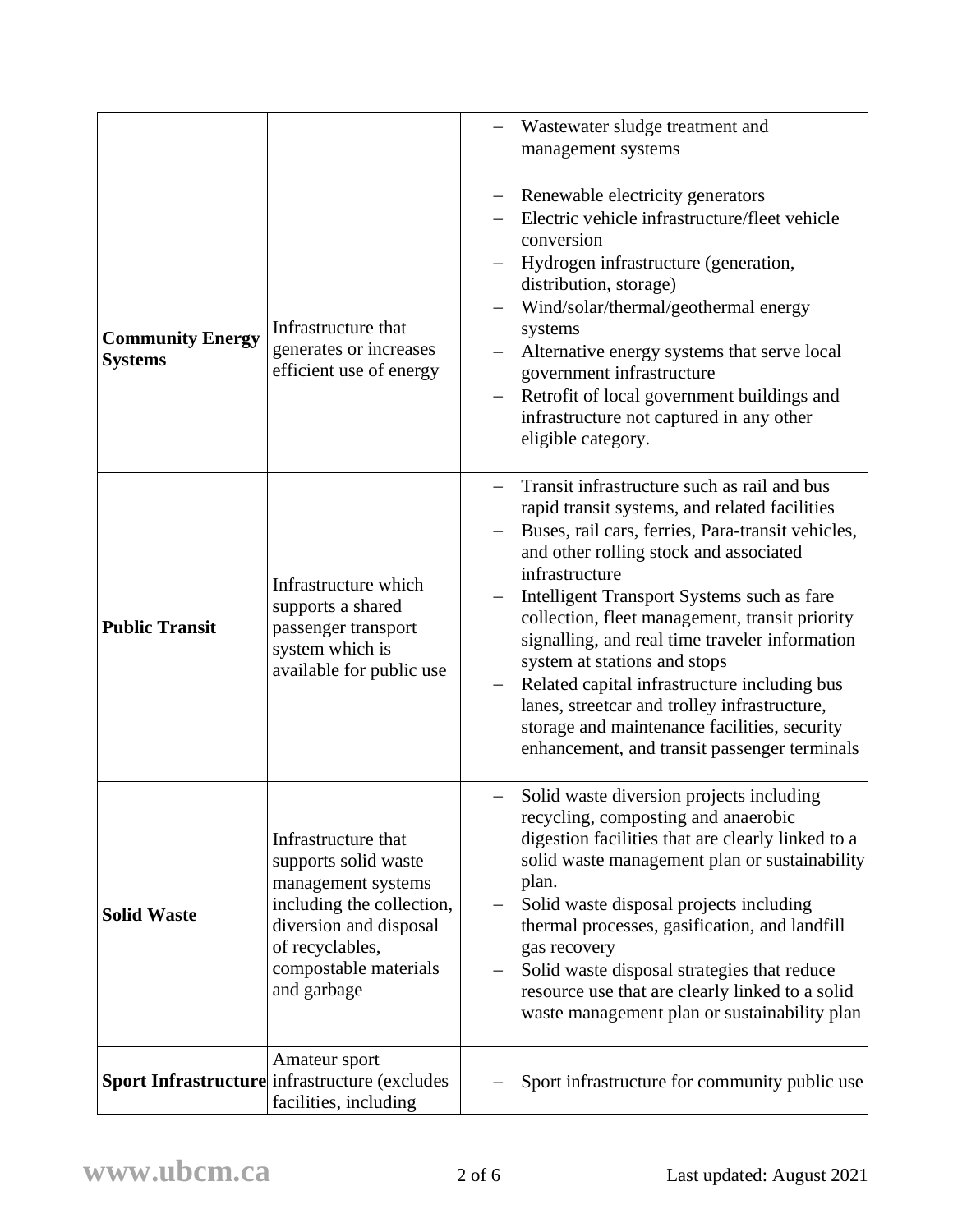|                                            | arenas, which would be<br>used as a home of<br>professional sports<br>teams or major junior<br>hockey teams         | Sport infrastructure in support of major<br>amateur athletic events                                                                                                                                                                                                                                                                                                                                                                                                                                                                                 |
|--------------------------------------------|---------------------------------------------------------------------------------------------------------------------|-----------------------------------------------------------------------------------------------------------------------------------------------------------------------------------------------------------------------------------------------------------------------------------------------------------------------------------------------------------------------------------------------------------------------------------------------------------------------------------------------------------------------------------------------------|
| <b>Recreation</b><br><b>Infrastructure</b> | Recreational facilities or<br>networks                                                                              | Large facilities or complexes which support<br>physical activity such as arenas, gymnasiums,<br>swimming pools, sports fields, tennis,<br>basketball, volleyball or other sport---<br>specific courts, or other facilities that have<br>sport and/or physical activity as a primary<br>rationale;<br>Community centers that offer programming to<br>the community at large, including all<br>segments of the population;<br>Networks of parks, fitness trails and bike<br>paths                                                                     |
| <b>Cultural</b><br><b>Infrastructure</b>   | Infrastructure that<br>supports arts,<br>humanities, and heritage                                                   | <b>Museums</b><br>$\qquad \qquad -$<br>The preservation of designated heritage sites<br>Local government owned libraries and<br>archives<br>Facilities for the creation, production, and<br>presentation of the arts<br>Infrastructure in support of the creation of a<br>cultural precinct within an urban core                                                                                                                                                                                                                                    |
| <b>Tourism</b><br><b>Infrastructure</b>    | Infrastructure that<br>attracts travelers for<br>recreation, leisure,<br>business or other<br>purposes              | Convention centers<br>Exhibition hall-type facilities<br>Visitor centres                                                                                                                                                                                                                                                                                                                                                                                                                                                                            |
| <b>Disaster Mitigation</b>                 | Infrastructure that<br>reduces or eliminates<br>long-term impacts and<br>risks associated with<br>natural disasters | Construction, modification or reinforcement<br>of structures that protect from, prevent or<br>mitigate potential physical damage resulting<br>from extreme natural events, and impacts or<br>events related to climate change<br>Modification, reinforcement or relocation of<br>existing public infrastructure to mitigate the<br>effects of and/or improve resiliency to<br>extreme national events and impacts or events<br>related to climate change<br>Note: this category is related to disaster<br>prevention (such as dykes, berms, seismic |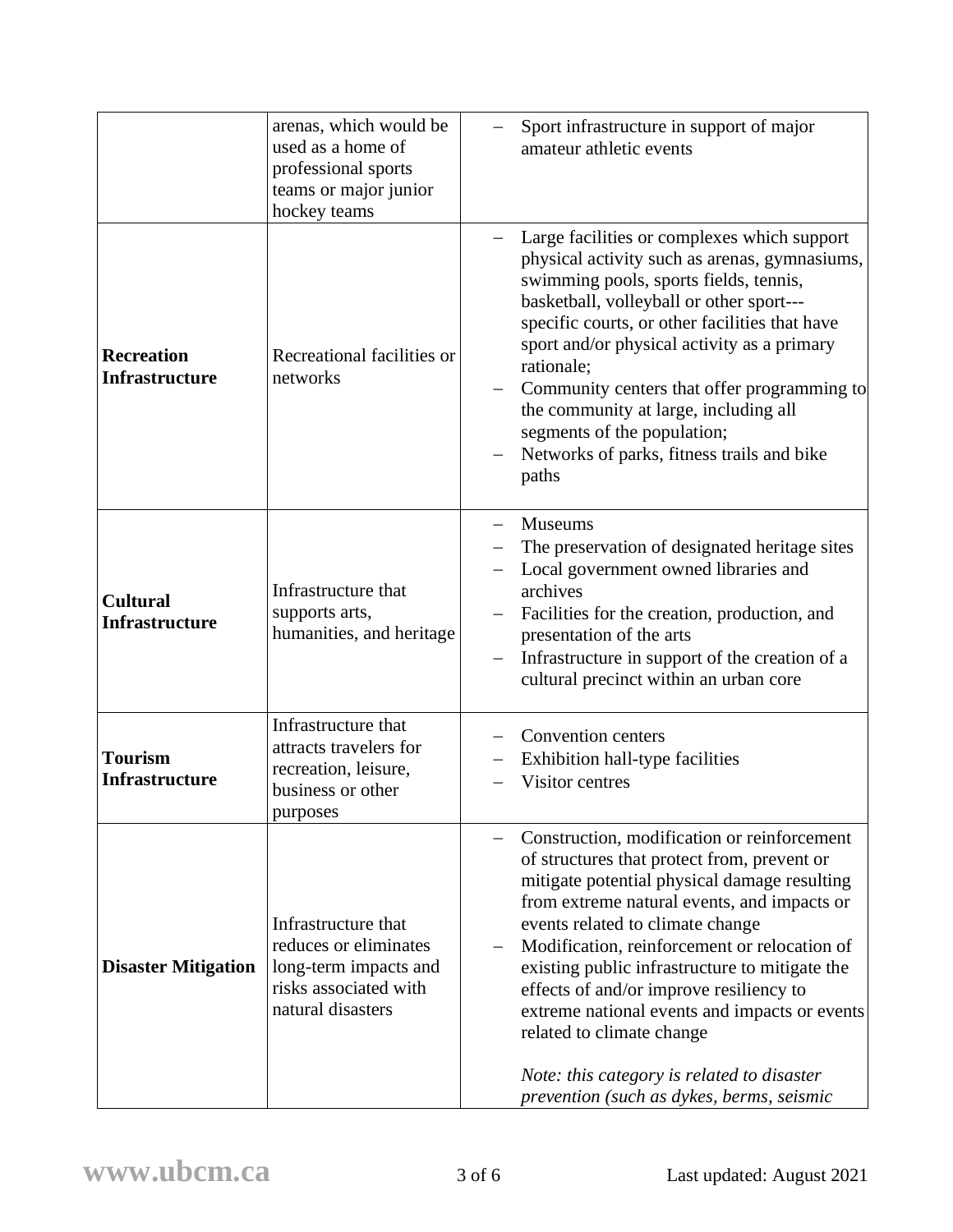|                                              |                                                                                                                                                                                                                                                                                                                                                                                           | upgrades etc.) and not response (such as fire<br>trucks, fire halls, etc.)                                                                                                                                                                                                                                                                                                                                                                       |
|----------------------------------------------|-------------------------------------------------------------------------------------------------------------------------------------------------------------------------------------------------------------------------------------------------------------------------------------------------------------------------------------------------------------------------------------------|--------------------------------------------------------------------------------------------------------------------------------------------------------------------------------------------------------------------------------------------------------------------------------------------------------------------------------------------------------------------------------------------------------------------------------------------------|
| <b>Broadband</b><br><b>Connectivity</b>      | Infrastructure that<br>provides internet access<br>to residents, businesses,<br>and/or institutions in<br><b>British Columbia</b>                                                                                                                                                                                                                                                         | High-speed backbone<br>Point of presence<br>Local distribution within communities<br>Satellite capacity                                                                                                                                                                                                                                                                                                                                          |
| <b>Brownfield</b><br>Redevelopment           | Remediation or<br>decontamination and<br>redevelopment of a<br>brownfield site within<br>municipal boundaries,<br>where the<br>redevelopment includes:<br>the construction of<br>public infrastructure as<br>identified in the context<br>of any other category<br>under the GTF, and/or<br>the construction of<br>municipal use public<br>parks and publicly---<br>owned social housing. | New construction of public infrastructure<br>as per the categories listed under the<br>Federal Gas Tax Agreement<br>New construction of municipal use public<br>parks and affordable housing                                                                                                                                                                                                                                                     |
| <b>Regional and Local</b><br><b>Airports</b> | Airport related<br>infrastructure (excludes<br><b>National Airport</b><br>System)                                                                                                                                                                                                                                                                                                         | Construction projects that enhance<br>airports and are accessible all year---<br>round, through the development,<br>enhancement or rehabilitation of<br>aeronautical and/or non--- aeronautical<br>infrastructure (includes runways,<br>taxiways, aprons, hangars, terminal<br>buildings etc.)<br>Non-aeronautical infrastructure such as<br>groundside access, inland ports, parking<br>facilities, and commercial and industrial<br>activities |
| <b>Short-line Rail</b>                       | Railway related<br>infrastructure for<br>carriage of passengers or<br>freight                                                                                                                                                                                                                                                                                                             | Construction of lines to allow a railway to<br>serve an industrial park, an intermodal<br>yard, a port or a marine terminal<br>Construction, rehabilitation, or upgrading<br>of tracks and structures, excluding regular<br>maintenance, to ensure safe travel<br>Construction, development or<br>improvement of facilities to improve<br>interchange of goods between modes                                                                     |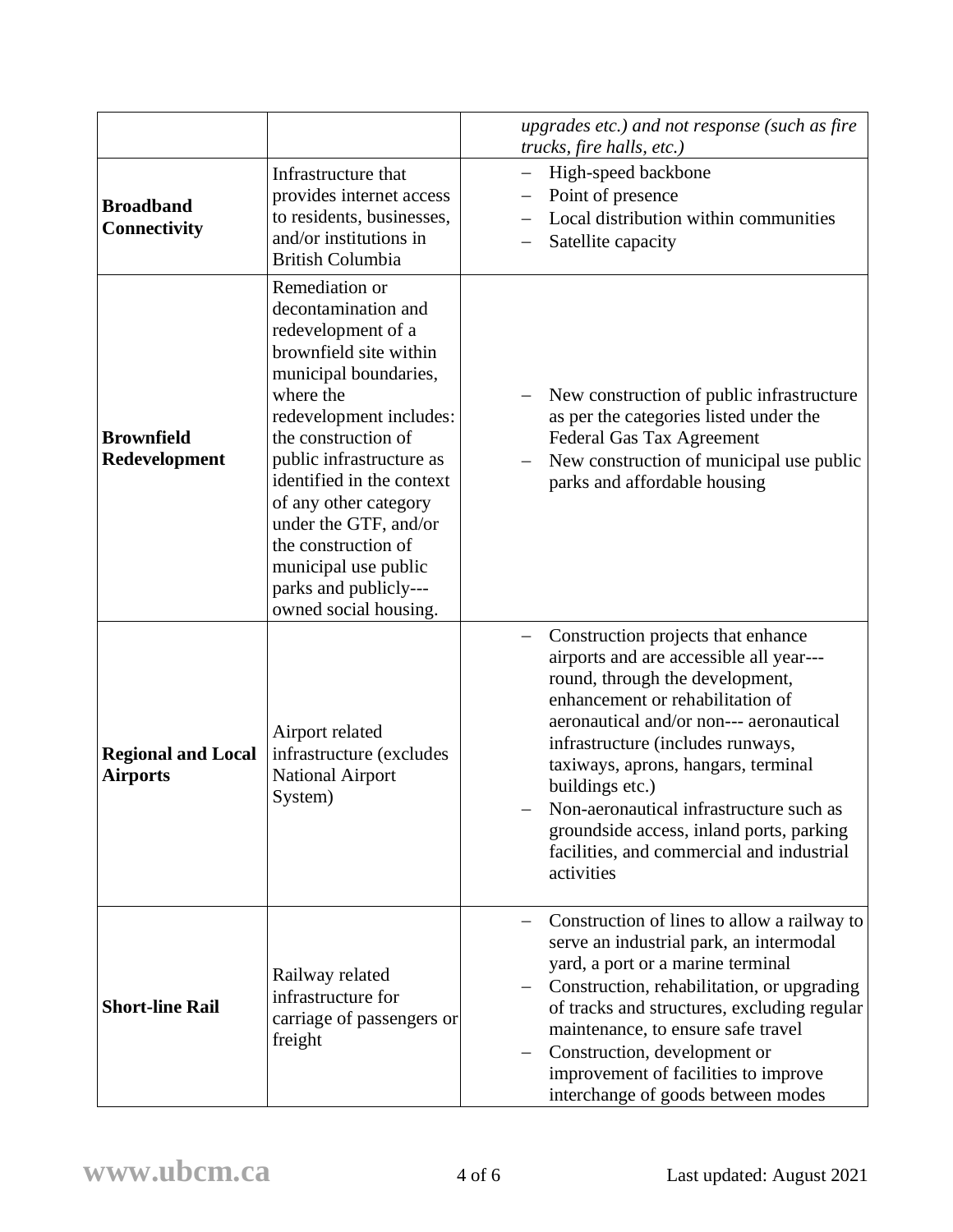|                            |                                                                                                                                                               | Procurement of technology and<br>equipment used to improve the<br>interchange of goods between modes<br>Operators must offer year-round service                                                                                                                                                                                                                                                                                                                                                  |
|----------------------------|---------------------------------------------------------------------------------------------------------------------------------------------------------------|--------------------------------------------------------------------------------------------------------------------------------------------------------------------------------------------------------------------------------------------------------------------------------------------------------------------------------------------------------------------------------------------------------------------------------------------------------------------------------------------------|
| <b>Short-sea Shipping</b>  | Infrastructure related to<br>the movement of cargo<br>and passengers around<br>the coast and on inland<br>waterways, without<br>directly crossing an<br>ocean | Specialized marine terminal intermodal<br>facilities or transhipment (marine to<br>marine) facilities<br>Capitalized equipment for<br>loading/unloading required for expansion<br>of short---sea shipping<br>Technology and equipment used to<br>improve the interface between the marine<br>mode and the rail/highways modes or to<br>improve integration within the marine<br>mode including Intelligent Transportation<br>Systems (ITS)<br>Note: The purchase of vessels, infrastructure that |
|                            |                                                                                                                                                               | supports passenger-only ferry services,<br>rehabilitation and maintenance of existing<br>facilities such as wharves and docks, and<br>dredging are not eligible for funding                                                                                                                                                                                                                                                                                                                      |
|                            |                                                                                                                                                               | New fire hall (building) for housing fire-<br>fighting apparatus and staff (may include<br>attached dorms, basic training facilities<br>and administration areas)<br>Retro-fit and modernization of existing<br>firehalls and attached building space                                                                                                                                                                                                                                            |
| <b>Fire Halls and Fire</b> | Fire hall and fire station                                                                                                                                    | Acquisition of a fire-truck as a capital<br>asset as part of an overall capital<br>upgrade to an existing fire hall or<br>construction of a new firehall                                                                                                                                                                                                                                                                                                                                         |
| <b>Stations</b>            | infrastructure*                                                                                                                                               | Note: the following investments are <b>not eligible</b> in<br>the fire hall category:                                                                                                                                                                                                                                                                                                                                                                                                            |
|                            | * Exclusive to the fire<br>station category, costs<br>must have been incurred<br>after April 1, 2021 to be<br>eligible for investment                         | Acquisition or replacement of fire trucks<br>or other vehicles as a standalone project<br>Personal protective equipment (PPE) and<br>gear and other fire station related<br>equipment<br>Fire hydrants and reservoirs<br>Communications devices (Ex.: Cell<br>phones, radios, pagers)<br><b>Structural Protection Units and contents</b>                                                                                                                                                         |